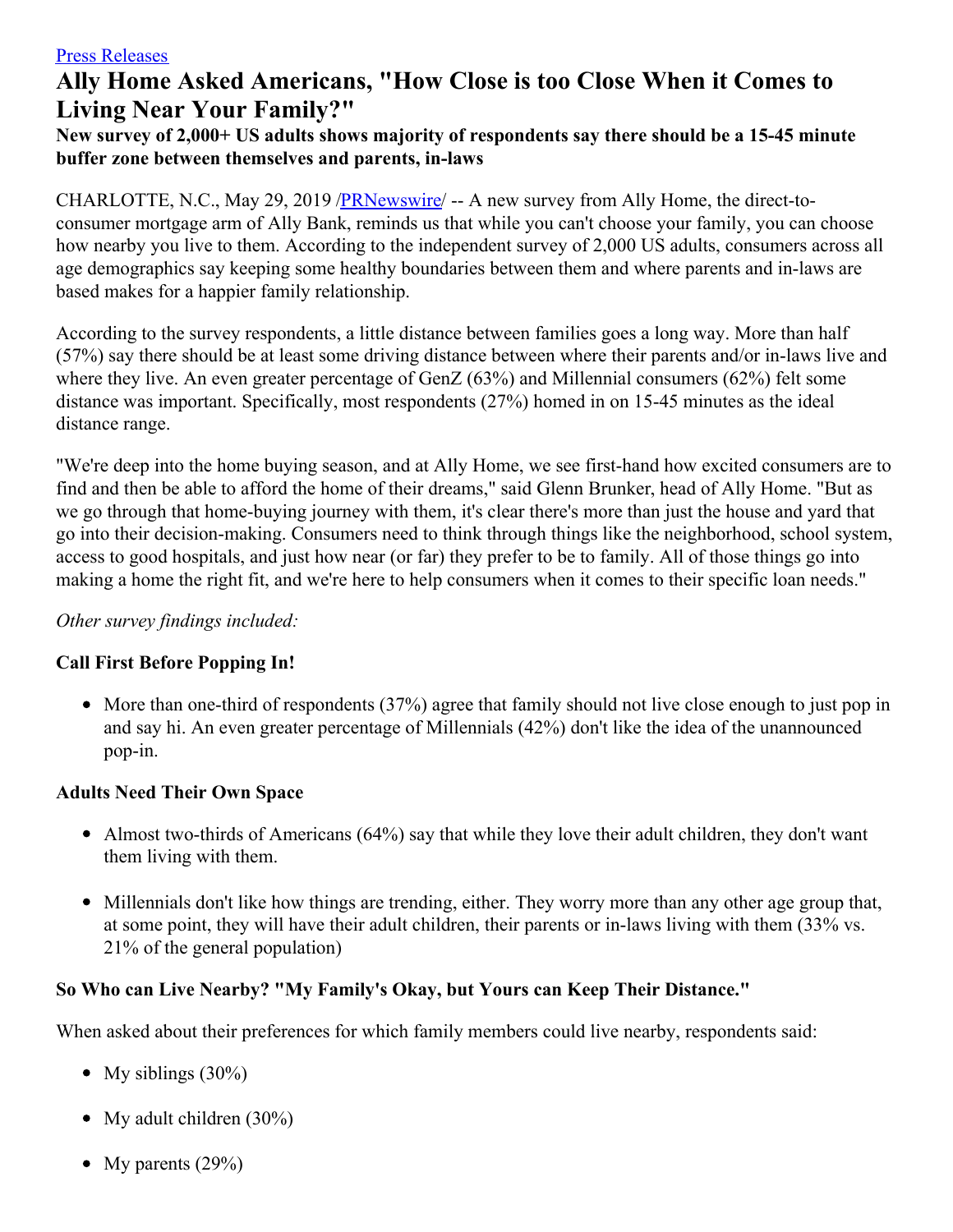- My in-law parents  $(25%)$
- My in-law siblings  $(24%)$

## **What are the Top Stress Points When Dealing with Family?**

The survey also presented respondents with a number of stress points and asked which ones ranked top when dealing with family. The top five responses included:

- 1. Road trip with parents or in-laws, but no radio (52%)
- 2. Dealing with a father/father-in-law whose views are on the opposite side of the political spectrum from yours (40%). GenZ and Millennial respondents were even more bothered by this (53% and 44% respectively)
- 3. Living within 5 minutes of parents or in-laws (38%)
- 4. Cooking a complicated meal for a mother or mother-in-law (31%)
- 5. Hosting family for the holidays (27%)

"Much of a person's preference regarding location has to do with cultural norms, since extended families living together or nearby one another is common in certain cultures. But more often, having some physical distance between family can help create a natural and healthy boundary. Ultimately, it's up to family members to be open and honest about their own boundaries and what makes them most comfortable," said William X. Kelly, who has a Master of Arts in Marriage and Family Therapy and is a Licensed Mental Health Counselor and Licensed Alcohol & Drug Counselor.

Click here to view a video news [release](https://c212.net/c/link/?t=0&l=en&o=2480304-1&h=1203131126&u=https%3A%2F%2Fmedia.ally.com%2Fvideo%2F1655%2Fally_HowCloseIsTooClose_VSOT.mp4&a=video+news+release) on the survey.

Survey Methodology: This online survey was conducted by Regina Corso Consulting on behalf of Ally Financial between April 17 and 22, 2019 among 2,041 U.S. adults, aged 18 and older. Figures for age, gender, education, income, employment and region were weighted to being them into line with their actual proportions in the population. Because the sample is based on those who agreed to participate, no estimates of sampling error can be calculated.

## About Ally Financial Inc.:

Ally Financial Inc. (NYSE: ALLY) is a leading digital financial-services company with assets of \$180.1 billion as of March 31, 2019. As a customer-centric company with passionate customer service and innovative financial solutions, we are relentlessly focused on "Doing it Right" and being a trusted financialservices provider to our consumer, commercial, and corporate customers. We are one of the largest fullservice automotive-finance operations in the country and offer a wide range of financial services and insurance products to automotive dealerships and consumers. Our award-winning online bank (Ally Bank, Member FDIC and Equal Housing Lender) offers mortgage-lending services and a variety of deposit and other banking products, including savings, money-market, and checking accounts, certificates of deposit (CDs), and individual retirement accounts (IRAs). We also support the Ally CashBack Credit Card. Additionally, we offer securities-brokerage and investment-advisory services through Ally Invest. Our robust corporate finance business offers capital for equity sponsors and middle-market companies.

For more information and disclosures about Ally, visit [https://www.ally.com/#disclosures](https://c212.net/c/link/?t=0&l=en&o=2480304-1&h=3752017726&u=https%3A%2F%2Fwww.ally.com%2F%23disclosures&a=https%3A%2F%2Fwww.ally.com%2F%23disclosures).